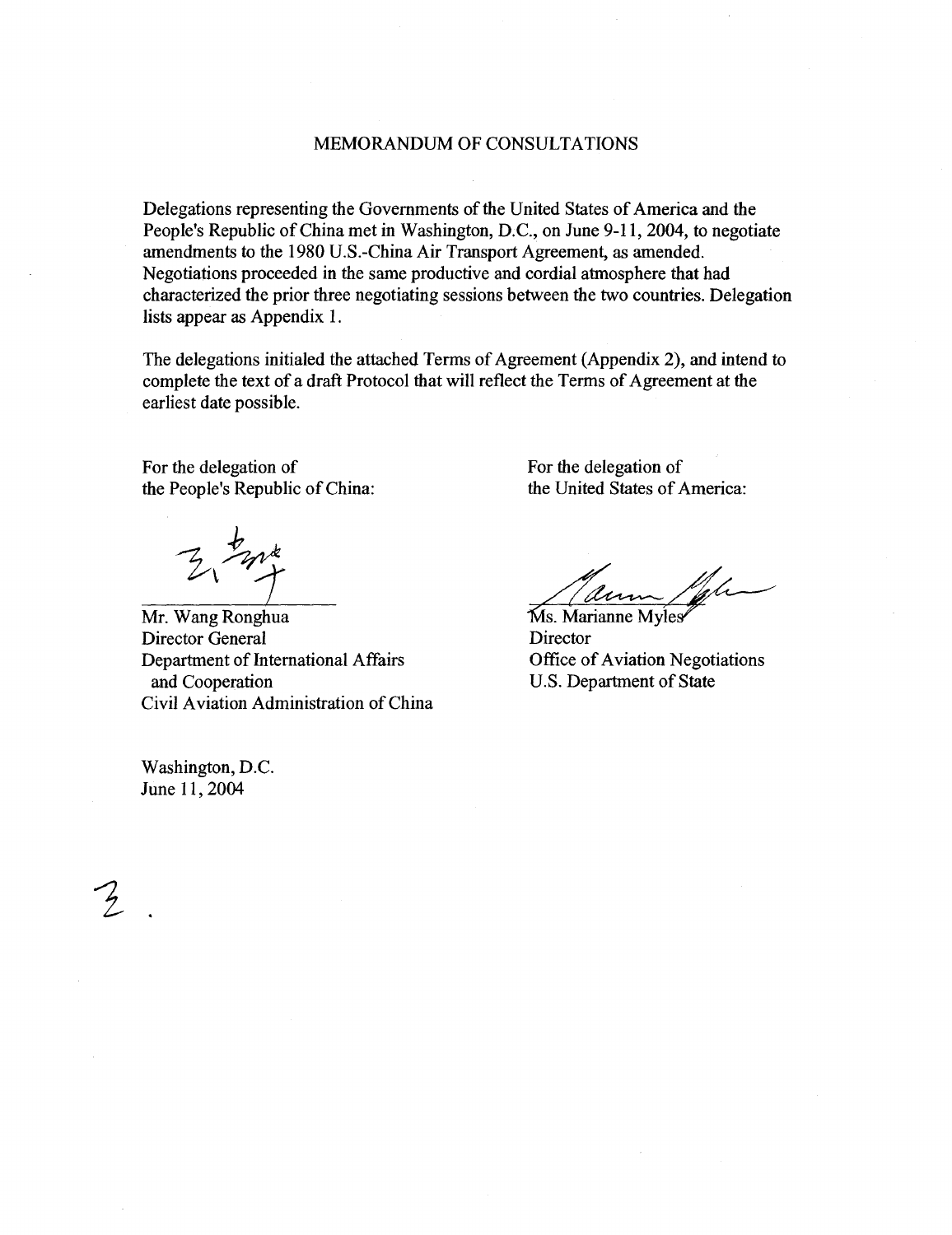# U.S.-China Aviation Negotiations June 9-11, 2004 Washington, D.C.

# U.S. Delegation

| 1. Ms. Marianne Myles  | Head of Delegation<br>Director, Office of Aviation Negotiations<br>U.S. Department of State |
|------------------------|---------------------------------------------------------------------------------------------|
| 2. Mr. Edward Oppler   | Deputy Director, Office of International Aviation<br>U.S. Department of Transportation      |
| 3. Mr. Ed Wilbur       | Office of International Aviation<br>U.S. Department of Transportation                       |
| 4. Mr. Richard Gaffin  | <b>Office of Aviation Negotiations</b><br>U.S. Department of State                          |
| 5. Ms. Jennifer Gergen | Office of Legal Advisor, Economic Affairs<br>U.S. Department of State                       |
| 6. Mr. Peter Bloch     | Office of the General Counsel<br>U.S. Department of Transportation                          |
| 7. Mr. Eugene Alford   | Office of International Trade<br>U.S. Department of Commerce                                |
| 8. Mr. Chris Marut     | Office of Chinese and Mongolian Affairs<br>U.S. Department of State                         |
| 9. Mr. Thomas Dycus    | Office of China<br><b>International Trade Adminstration</b><br>U.S. Department of Commerce  |

# Industry

| 10. Mr. Mark W. Atwood                          | <b>Kalitta Airlines</b>                    |
|-------------------------------------------------|--------------------------------------------|
| 11. Mr. Russ Bailey                             | Air Line Pilots Association, International |
| 12. Mr. Richard Carlson                         | Air Transport Association (ATA)            |
| 13. Ms. Sandra Chiu                             | <b>United Airlines</b>                     |
| 14. Mr. Robert Cohn/<br>Mr. Jonathan Echmalian* | <b>Kansas City Aviation Department</b>     |

 $\overline{z}$ 

 $\mu$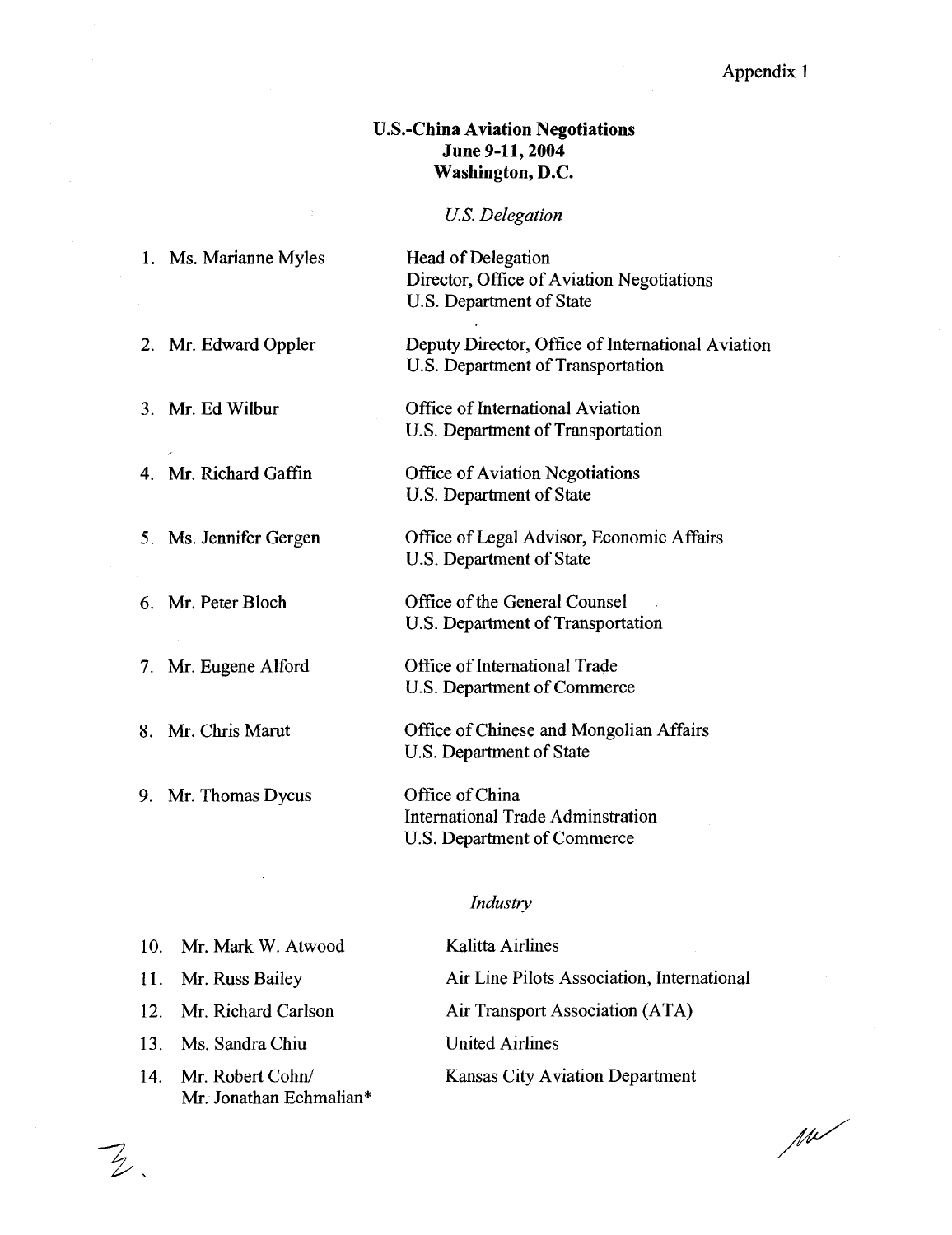| 15. | Mr. Paul Doell/<br>Ms. Jennifer Winter* | National Air Carrier Association               |
|-----|-----------------------------------------|------------------------------------------------|
| 16. | Mr. David Eiselsberg                    | Miami International Airport                    |
| 17. | Ms. Roz Ellingsworth                    | <b>Independent Pilots Association</b>          |
| 18. | Mr. Dan Elwell                          | <b>American Airlines</b>                       |
| 19. | Mr. Richard Finn                        | Portland International Airport                 |
| 20. | Mr. Stephen Gelband                     | San Diego International Airport                |
| 21. | Mr. Mike Goldman                        | Dallas/Fort Worth International Airport        |
| 22. | Mr. Harry Kassap                        | Las Vegas McCarran International Airport       |
| 23. | Mr. Hershel Kamen                       | <b>Continental Airlines</b>                    |
| 24. | Ms. Charlene Kennedy                    | Delta Air Lines                                |
| 25. | Mr. Tom Lydon                           | Evergreen                                      |
| 26. | Mr. Howard K. Mann                      | Airports Council International - North America |
| 27. | Mr. David Mishkin                       | <b>Northwest Airlines</b>                      |
| 28. | Mr. Greg Moix                           | San Francisco Airport Commission               |
| 29. | Mr. Kevin Montgomery                    | Polar Air Cargo                                |
| 30. | Mr. Steve Okun/<br>Mr. Ted Lytle*       | United Parcel Service (UPS)                    |
| 31. | Mr. Genaro Pena                         | <b>Houston Airport System</b>                  |
| 32. | Mr. Bradley Rubinstein                  | Port Authority of New York and New Jersey      |
| 33. | Mr. Carlos Salas                        | Commonwealth of the Northern Mariana Islands   |
| 34. | Ms. Nancy Sparks/                       | Federal Express (FedEx)                        |

 $\mathcal{Z}_{\cdot}$ 

\* Alternate

Mr. Bailey Leopard\*

 $\mu$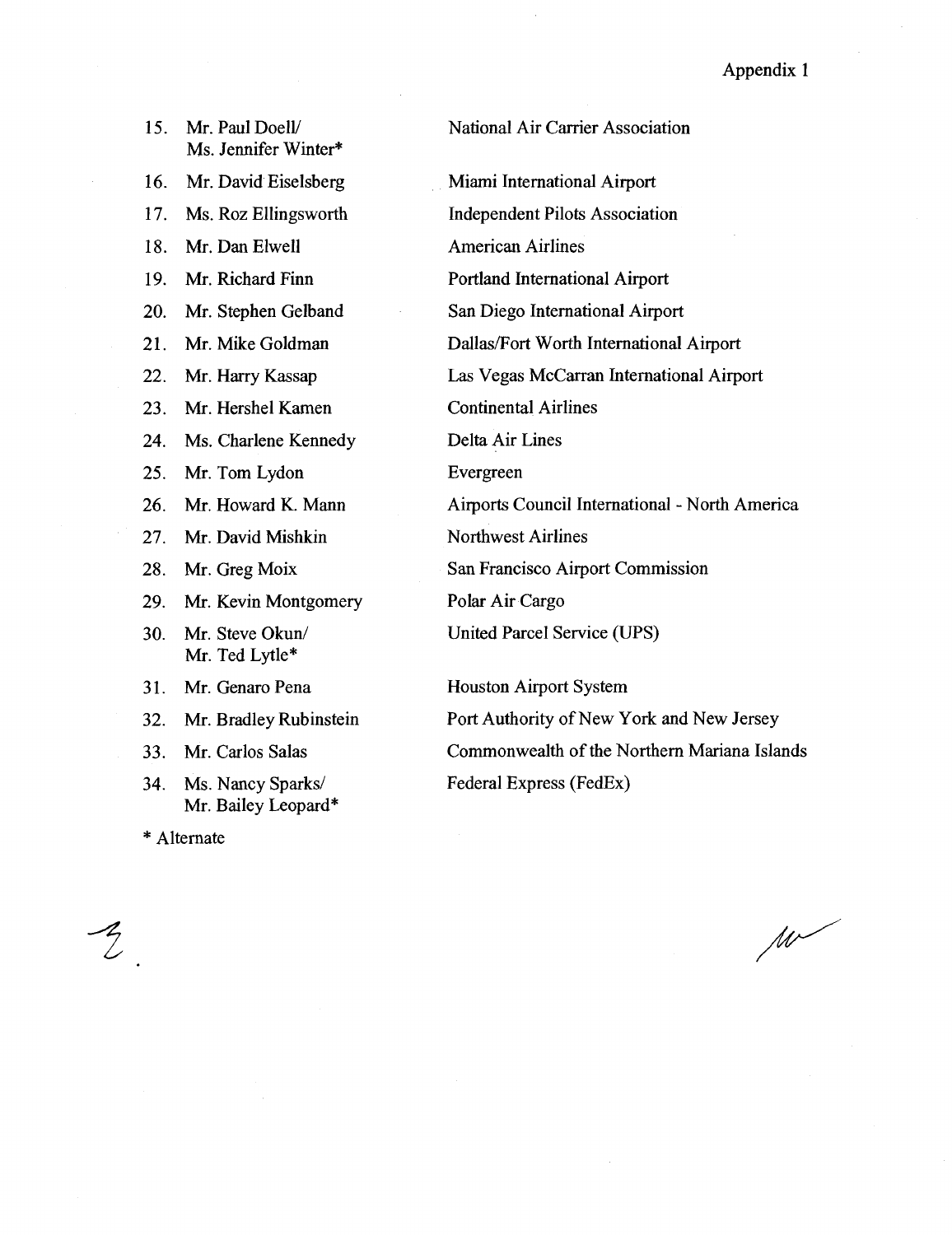# China-U.S. Aviation Negotiations June 9-11, 2004

#### Chinese Delegation

1. Mr. Wang Ronghua Director General Department of International Affairs and Cooperation General Administration of Civil Aviation of China CAAC

2. Dr. Liu Fang Division Director Department of International Affairs and Cooperation CAAC

#### 3. Mr. Han Jun Division Director Department of International Affairs and Cooperation CAAC .

- **Official** Department of International Affairs and Cooperation CAAC
	- **Official** Department of International Affairs and Cooperation CAAC

6. Mr. Zhang Ying First Secretary Commercial Affairs Section Embassy of the PRC

4. Ms. Tao Yehong

5. Ms. Sun Ying

#### Industry

| 7. Mr. Zhu Songyan | Deputy General Manager<br>Marketing and Sales Department<br>Air China |
|--------------------|-----------------------------------------------------------------------|
| 8. Mr. Shi Zengqi  | Vice President<br>Air China Cargo Co., Ltd                            |
| 9. Mr. Yang Rui    | Assistant<br><b>International Affairs</b><br>Air China                |

 $\overline{2}$ 

 $\frac{1}{2}$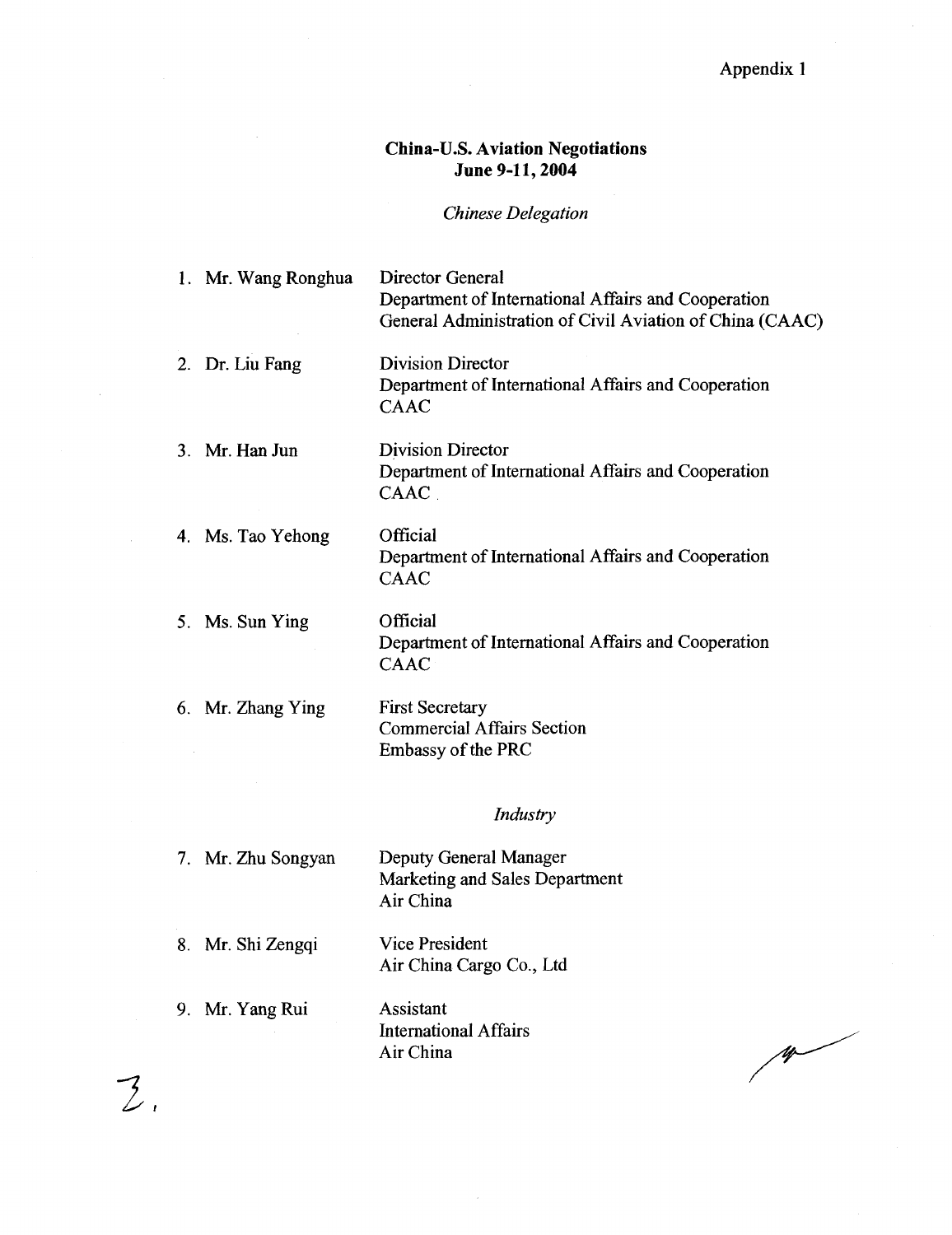| 10. Mr. Qian Qiaoyi    | <b>General Manager</b><br>Los Angeles Office<br>China Eastern Airlines Co., Ltd.                                                   |
|------------------------|------------------------------------------------------------------------------------------------------------------------------------|
| 11. Ms. Huang Lei      | <b>Staff Member</b><br>Airline Planning and International Affairs Department<br>China Eastern Airlines Co., Ltd.                   |
| 12. Mr. Gu Xigang      | Deputy General Manager<br><b>USA Office</b><br>China Cargo Airlines                                                                |
| 13. Mr. Liang Zhonggao | <b>Vice President</b><br>Passenger Service<br>China Southern Airlines Ltd.                                                         |
| 14. Mr. Huang Ying     | <b>Director</b><br>Cargo Business Development Division<br>China Southern Airlines Ltd.                                             |
| 15. Ms. Xu Lin         | <b>Assistant Manager</b><br><b>Government Affairs</b><br>China Southern Airlines Ltd.                                              |
| 16. Ms. Zhou Xiao'e    | <b>Senior Vice President</b><br>Shanghai Airlines Co., Ltd.                                                                        |
| 17. Ms. Li Wei         | Manager<br><b>International Division</b><br><b>Commercial Department</b><br>Shanghai Airlines Co., Ltd.                            |
| 18. Ms. Wang Gehui     | <b>Business Manager</b><br><b>International Division</b><br><b>Commercial Department</b><br>Shanghai Airlines Co., Ltd.            |
| 19. Mr. Tan Xiangdong  | <b>Executive Director of the Board</b><br>Hainan Airlines Group Co., Ltd.                                                          |
| 20. Mr. Shu Xiaobin    | Deputy Manager<br><b>International Business Center</b><br><b>Sales and Marketing Department</b><br>Hainan Airlines Company Limited |

 $\ddot{z}$ 

Je se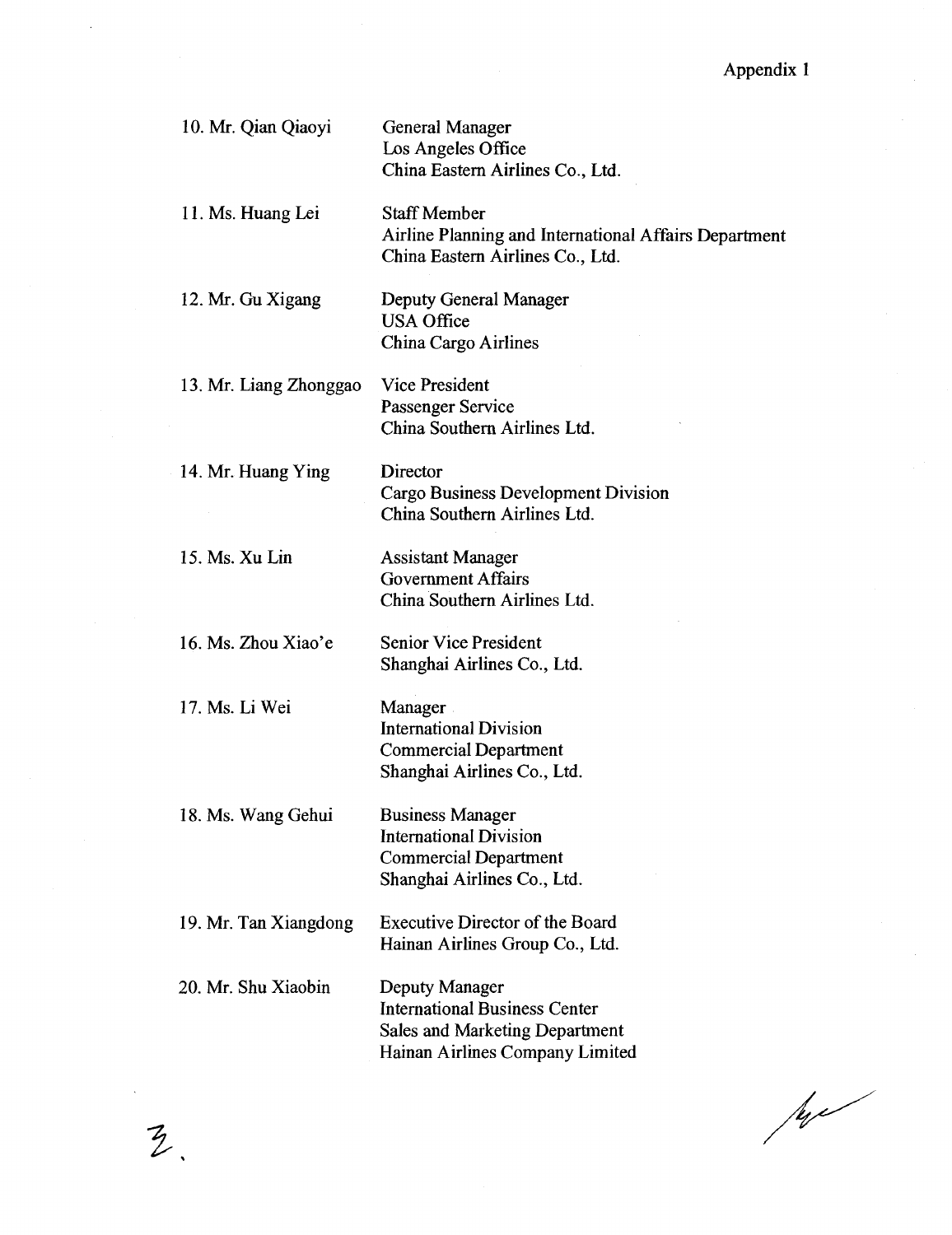21. Mr. Liu Chang  $\begin{array}{c}\n\text{21 M}\n\end{array}$ 

 $\mathcal{Z}$ .

Regional Manager International Business Center Sales and Marketing Department Hainan Airlines Company Limited

 $\sqrt{W}$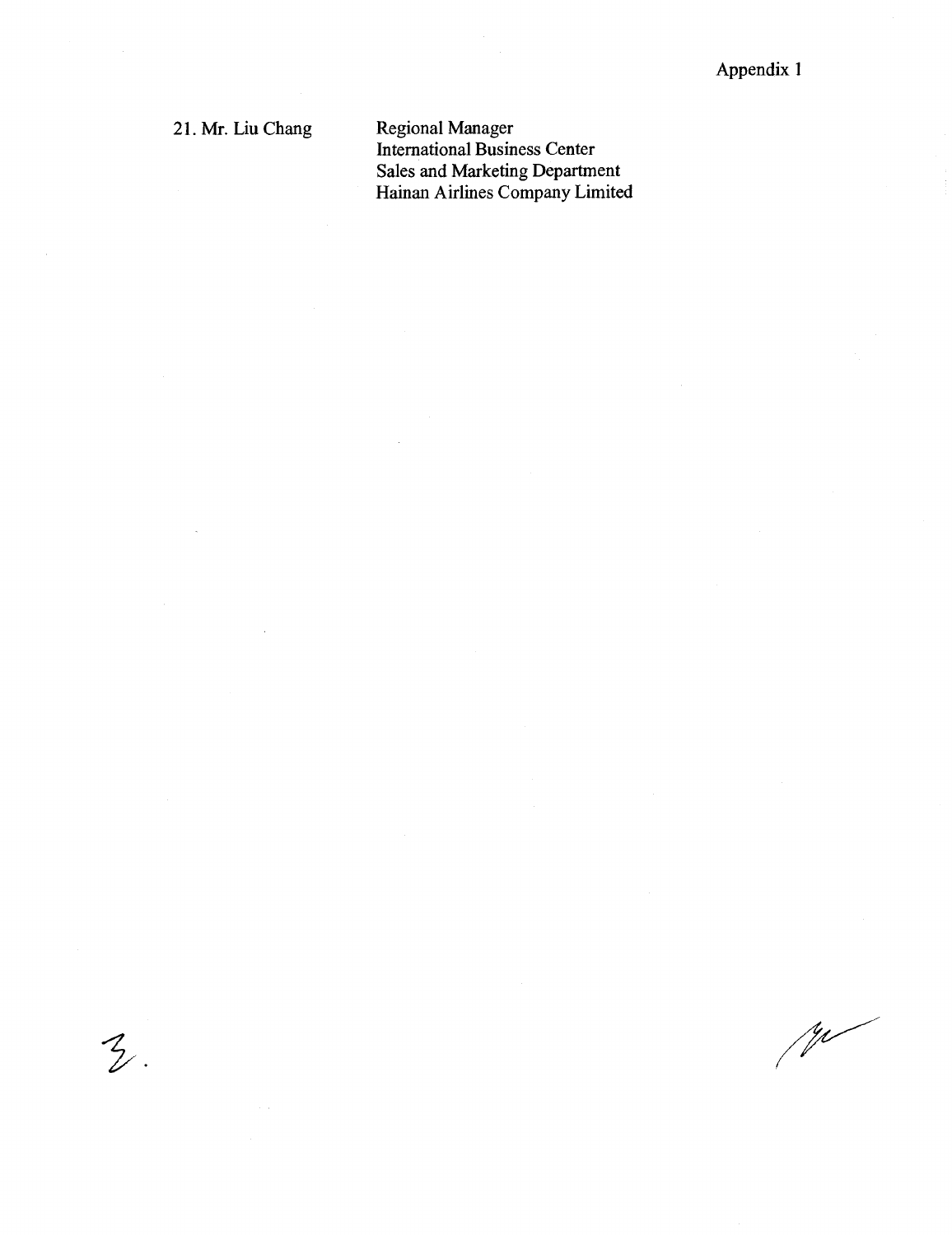#### U.S. China Aviation Negotiations

## Terms of Agreement June 11, 2004

### 1. Designations

- A. One additional designation for U.S. Route B, effective August 1, 2004. One additional designation for China Route A or Route B, effective August 1, 2004.
- B. One additional designation for U.S. Route A, effective 2005 IATA summer season. One additional designation for China Route A or Route B, effective 2005 IATA summer season.
- C. One additional designation for each side for Route A or Route B, effective 2006 IATA summer season.
- D. One additional designation for each side for Route A or Route B, effective 2008 IATA summer season.
- E. One additional designation for each side for Route A or Route B, effective 2010 IATA summer season.

#### 2. Frequencies

 $\frac{1}{2}$ 

In addition to the frequencies available under the current agreement, the frequencies available to operate additional combination and all cargo flights will be increased as discussed in this Part. Frequencies will apply to different geographical areas of China as defined by Zones .

Zone 1: Beijing, Shanghai, and Guangzhou

Zone 2: Anhui, Fujian, Guangdong (except for Guangzhou), Hebei, Henan, Hubei, Hunan, Jiangsu, Jiangxi, Shandong, Shanxi, Tianjin, and Zhejiang

Zone 3: Chongqing, Gansu, Guangxi, Guizhou, Hainan Island, Heilongjiang, Inner Mongolia, Jilin, Liaoning, Ningxia, Qinghai, Shaanxi, Sichuan, Tibet. Xinjiang, and Yunnan.

/w/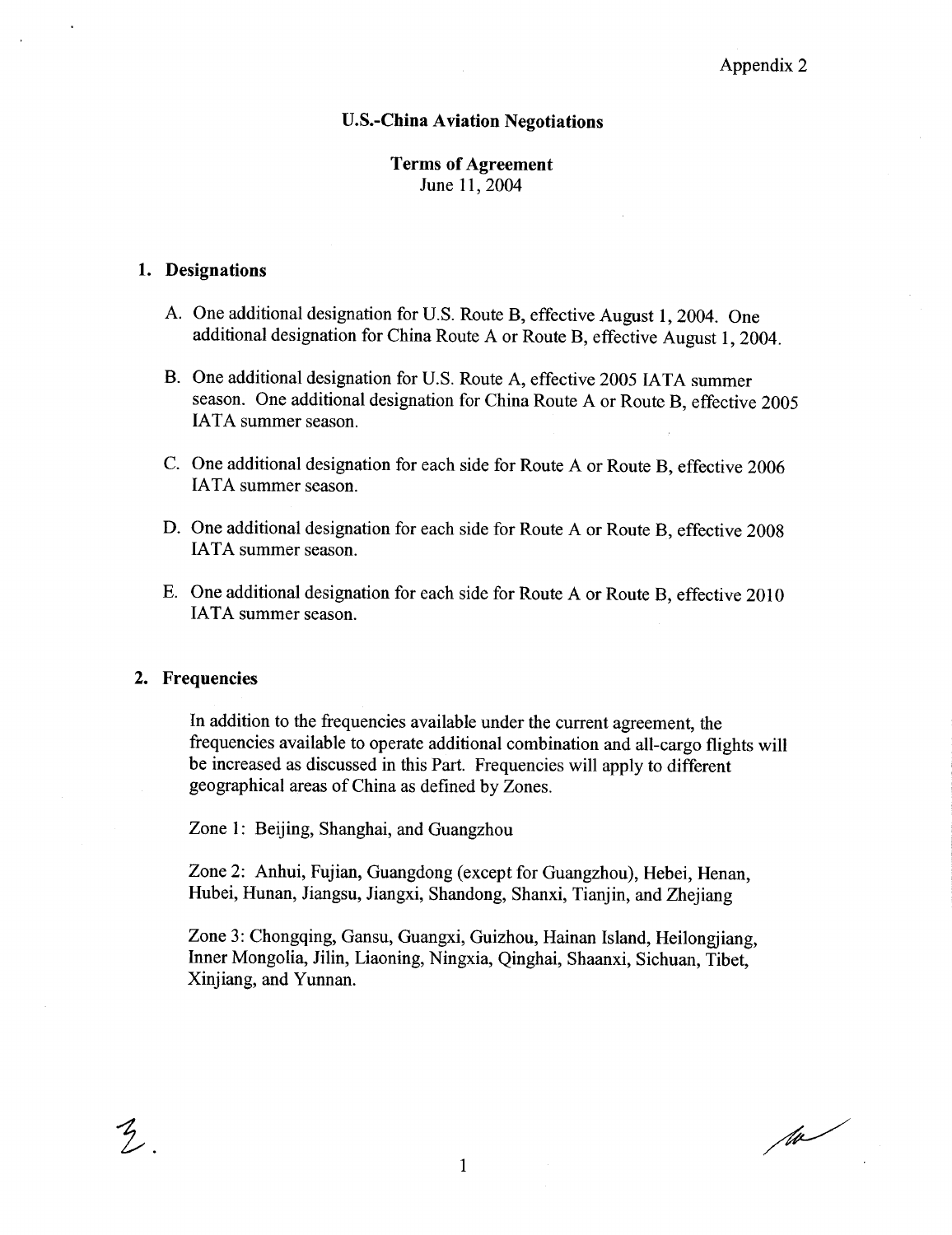$M$ 

|  | A. The frequencies in this section will be available for services to Zones 1 and 2. |  |  |  |  |  |  |
|--|-------------------------------------------------------------------------------------|--|--|--|--|--|--|
|  |                                                                                     |  |  |  |  |  |  |

| <b>Combination Frequencies for Zones 1 and 2</b> |       |
|--------------------------------------------------|-------|
| August 1, 2004:                                  | $+14$ |
| 2005 IATA summer season:                         | $+7$  |
| 2006 IATA summer season:                         | $+7$  |
| 2007 IATA summer season:                         | $+7$  |
| 2008 IATA summer season:                         | $+7$  |
| 2009 IATA summer season:                         | $+7$  |
| 2010 IATA summer season:                         | $+7$  |
| All-Cargo Frequencies for Zones 1 and 2          |       |
| August 1, 2004:                                  | $+21$ |
| 2005 IATA summer season:                         | + 18  |
| 2006 IATA summer season:                         | + 12  |
| 2007 IATA summer season:                         | $+15$ |
| 2008 IATA summer season:                         | + 15  |
| 2009 IATA summer season:                         | $+15$ |
| 2010 IATA summer season:                         | + 15  |
|                                                  |       |

Note 1: For the U.S. side: Any Route A carrier that obtains new all-cargo frequencies made available by this agreement must use such frequencies for all-cargo services only. Any Route A carrier that obtains new combination frequencies made available by this agreement must use such frequencies for combination services only.

Note 2: For the Chinese side: The capacity entitlement may be converted between Route B cargo carriers and Route A combination carriers.

Note 3: For both sides: The current agreement limits the number of weekly flights to 54 for each side. Currently, these frequencies may be used for combination and/or all-cargo service by carriers designated on Route A, and for all cargo service on Route B by carriers designated on Route B and may be reallocated between carriers on Route A and carriers on Route B. When this agreement comes into effect, this flexibility will continue for the Chinese side but shall be limited for the U.S. side to 18 frequencies. The remaining 36 U.S. frequencies will be restricted to the Route and type of service - either allcargo or combination - for which they are currently used. Currently, U.S. carriers operate 37 frequencies on Route A, of which 34 are combination and 3 are all-cargo, and 17 frequencies on Route B.

B. In addition to the frequencies made available in 2A above, the designated carriers may use frequencies made available by this paragraph for Zone 2 only.

 $\overline{2}$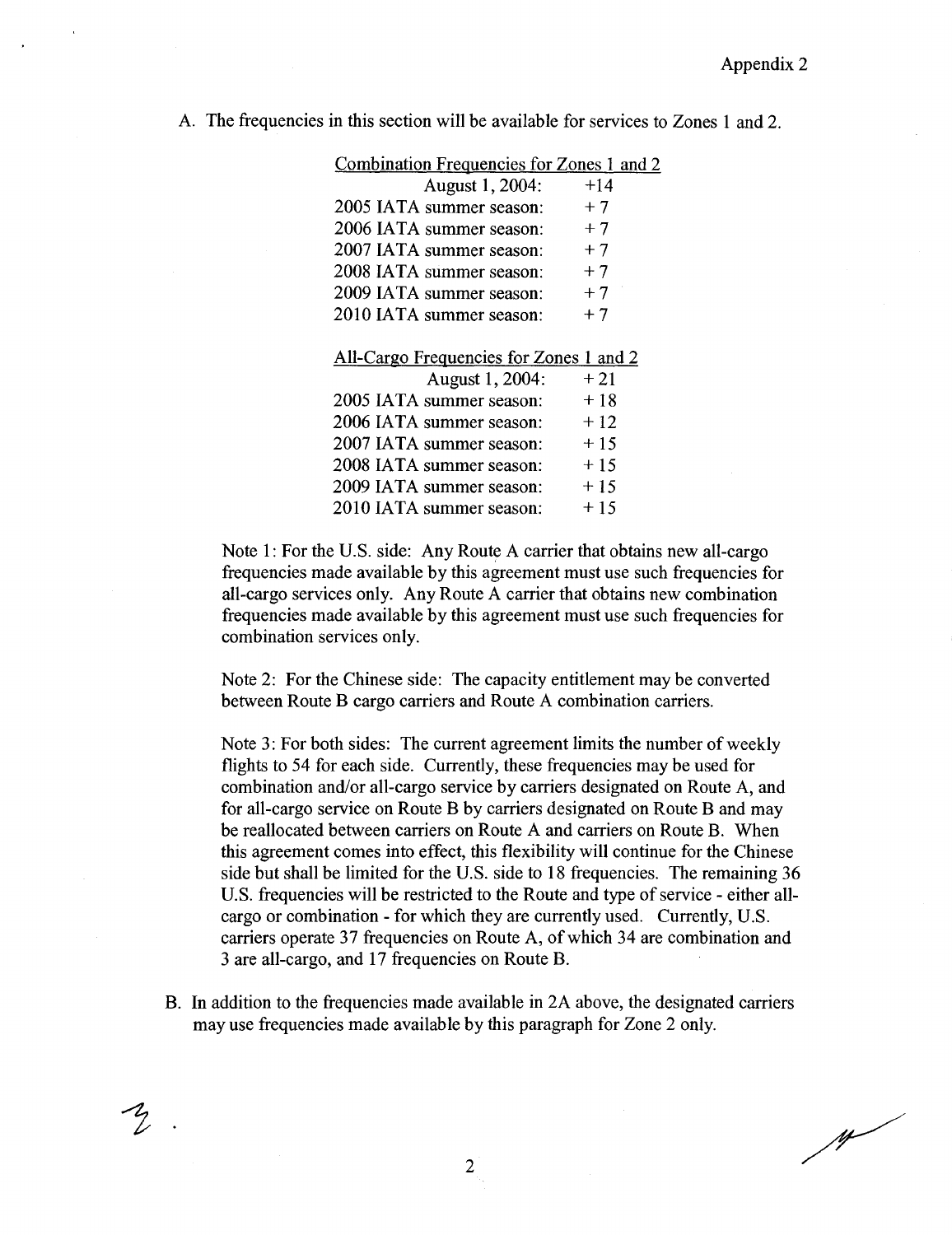All-Cargo/Combination Frequencies for Zone 2

2007 IATA summer season:  $+7$ 

2008 IATA summer season:  $+7$ 

2009 IATA summer season:  $+7$ 

2010 IATA summer season:  $+7$ 

#### 3. Special Aviation Area (Zone 3):

All designated and non-designated U.S. and Chinese carriers shall be permitted to operate third and fourth freedom services between the United States and points in Zone 3 without frequency limitations . At five points in Zone 3 to be selected by each Party, all designated and non-designated U.S. and Chinese carriers shall be permitted to operate fifth freedom services on the authorized routes without frequency limitations. In the case of combination carriers, such fifth-freedom services shall not count against the fifth freedom cap described in paragraph 4D below . Service to/from a point in Zone 1 or 2 that also serves a point in Zone 3 would still be subject to the limitations applicable to service to/from Zone 1 or Zone 2 .

#### 4. Route Rights for Combination Carriers

A. For the Chinese side

- 1. No limitation on the points that may be served in the United States, effective immediately.
- 2. One additional intermediate or beyond point, with full traffic rights, may be selected by China each year, 2005 to 2010.
- B. For the U.S. side
	- 1. No limitation on the points that may be served in China, effective immediately.
	- 2. One additional intermediate point, with full traffic rights, may be selected by the United States, effective 2009 IATA summer season.
- C. For both sides

 $\mathcal{L}_{\mathcal{L}}$ 

Route A carriers, when operating all-cargo flights, shall enjoy the same route flexibility as Route B carriers.

D. Limitation on Japan-China Flights

The limitation, applicable to combination services only, that no more than 39 frequencies may be operated with fifth freedom rights between Japan and China

Jul 1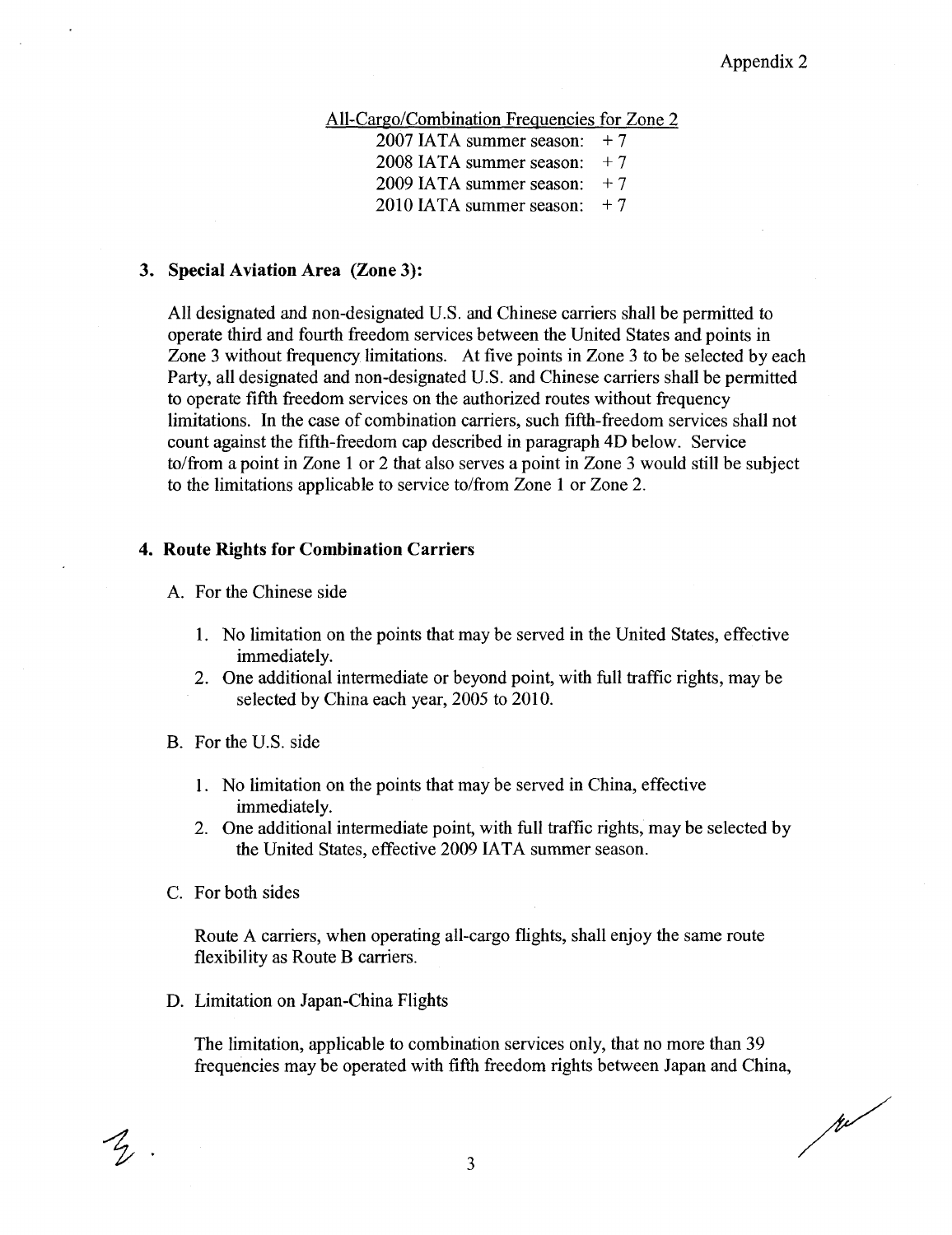shall apply only to flights serving points in Zone 1, Zone 2, and all but five points selected in Zone 3, per the rights granted in Section 3.

# 5. Code Sharing

#### A. Bilateral Code Sharing

Code sharing between any U.S. and Chinese airlines, including non-designated airlines shall be permitted without limitations as to the points that may be served in either country, or a third country, on a code-share basis. Such code-share arrangements may also involve additional airlines of each Party and/or airlines of third countries. U.S. and Chinese airlines may market code-share services on routes that are open, i.e. that include points in the territories of the parties and also may include any behind, intermediate, and beyond points.

#### B. Same Country Carrier Code Sharing

Same-country code sharing shall be permitted for one pair  $(1+1 \text{ or } 1+2)$  of airlines, including non-designated airlines, in 2006, and another pair, including non-designated airlines.  $(1+1)$  in 2008. If the opportunity used in 2006 is  $1+1$ , then the opportunity available in 2008 will be  $1+1$  or  $1+2$ . If U.S. same-country carrier code-share arrangements include participation by a carrier or carriers of the other Party, they shall be treated as bilateral code-sharing arrangements, to which no limitations apply.

### 6. Charters

 $\mathcal{L}$  .

- A. Each side agrees to permit up to 75 one way charter flights per year between points in Zone 1 and U .S. points on city pairs served by Chinese carriers' scheduled services of the same type (combination or all-cargo) as the charter applicant.
- B. Each side agrees to permit up to 75 one way charter flights per year between points in Zone 2 and U .S. points on city pairs served by Chinese carriers' scheduled services of the same type (combination or all-cargo) as the charter applicant.
- C. Each side agrees to permit unlimited charters between points in Zone 3 and any US points.
- D. Each side agrees to permit unlimited charters on U .S. China city pairs not served by Chinese carriers' scheduled service of the same type (combination or all-cargo) as the charter applicant.

 $\frac{1}{\sqrt{2}}$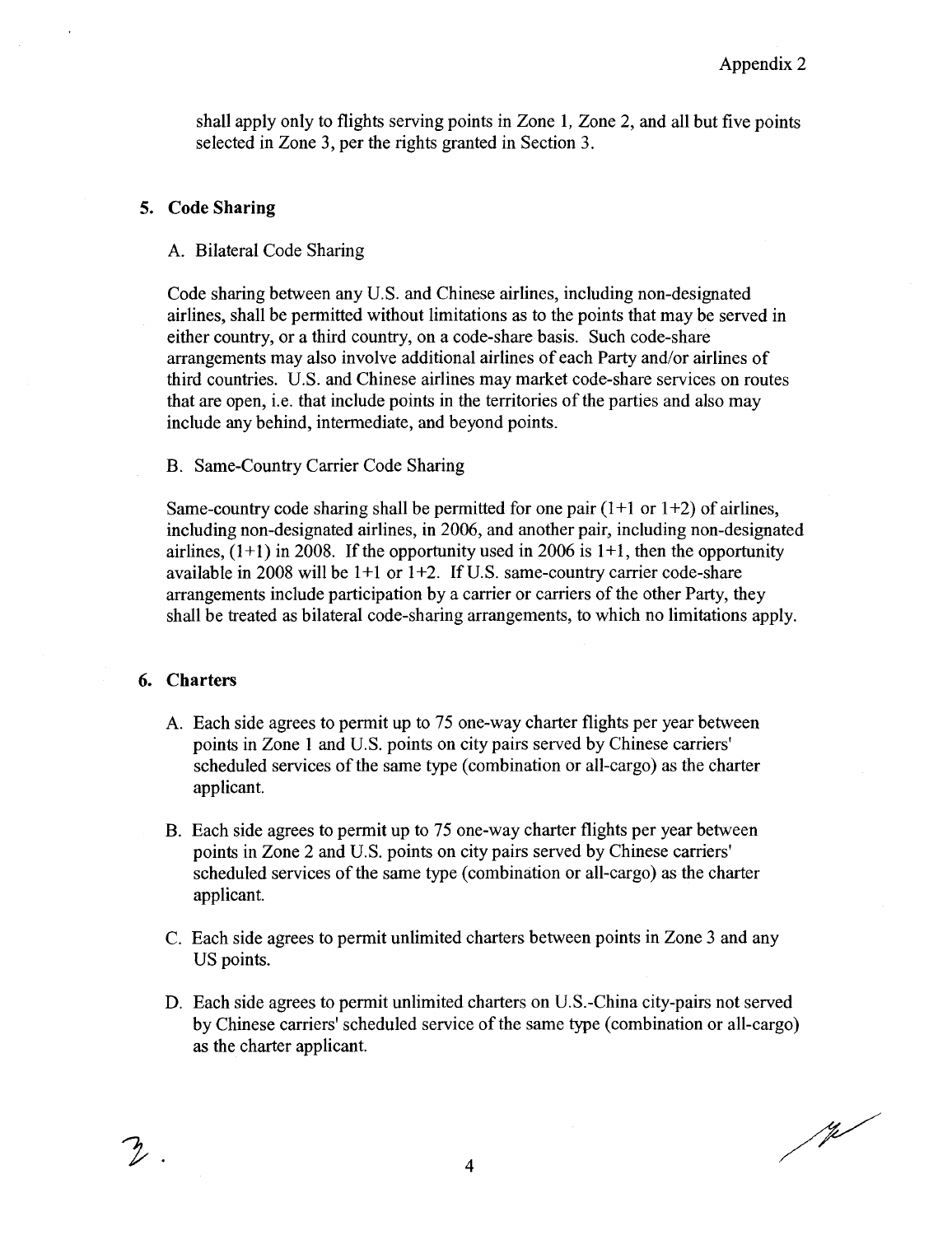- E. Applications to operate fifth freedom charters and charters on U .S . China city pairs served by Chinese carriers' scheduled services that exceed the limits specified in A and B above, shall be considered on the basis of comity and reciprocity.
- F. Carriers shall operate charters in accordance with the charter rules of the country from which the charter originates.
- G. Each Party shall process charter applications expeditiously and act on charter applications without undue delay.

# 7. Change of Gauge for Cargo Services

- A. Beginning with the 2005 IATA summer season, for all-cargo services, carriers may change gauge at any point in the other Party's territory with the limitation that no more than two flights with aircraft of any size or type may operate beyond the point of change of gauge for each incoming aircraft . Only one aircraft of those two may operate to another point in that Party's territory from the point of change of gauge.
- B. Beginning with the 2007 IATA summer season, for all-cargo services, carriers may change gauge at any point in the other Party's territory with the limitation that no more than two flights with aircraft of any size or type may operate beyond the point of change of gauge for each incoming aircraft . Both of those aircraft may operate to another point in that Party's territory from the point of change of gauge.
- C. Beginning with the 2009 IATA summer season for all cargo services carriers may change gauge at any point in the other Party's territory with the limitation that no more than three flights with aircraft of any size or type may operate beyond the point of change of gauge for each incoming aircraft . Only two aircraft of those three may operate to another point in that Party's territory from the point of change of gauge .
- D. Beginning with the 2011 IATA summer season, for all-cargo services, carriers may change gauge at any point in the other Party's territory with the limitation that no more than three flights with aircraft of any size or type may operate beyond the point of change of gauge for each incoming aircraft. All three of those aircraft may operate to another point in that Party's territory from the point of change of gauge.

Note: Aircraft for operations under paragraphs 7.A-D shall be scheduled in coincidence with the outbound or inbound aircraft, as the case may be, and may have the same flight number. (A clarification will be made that equal or smaller size aircraft will normally provide service beyond the change of gauge point .

 $\frac{1}{\sqrt{2}}$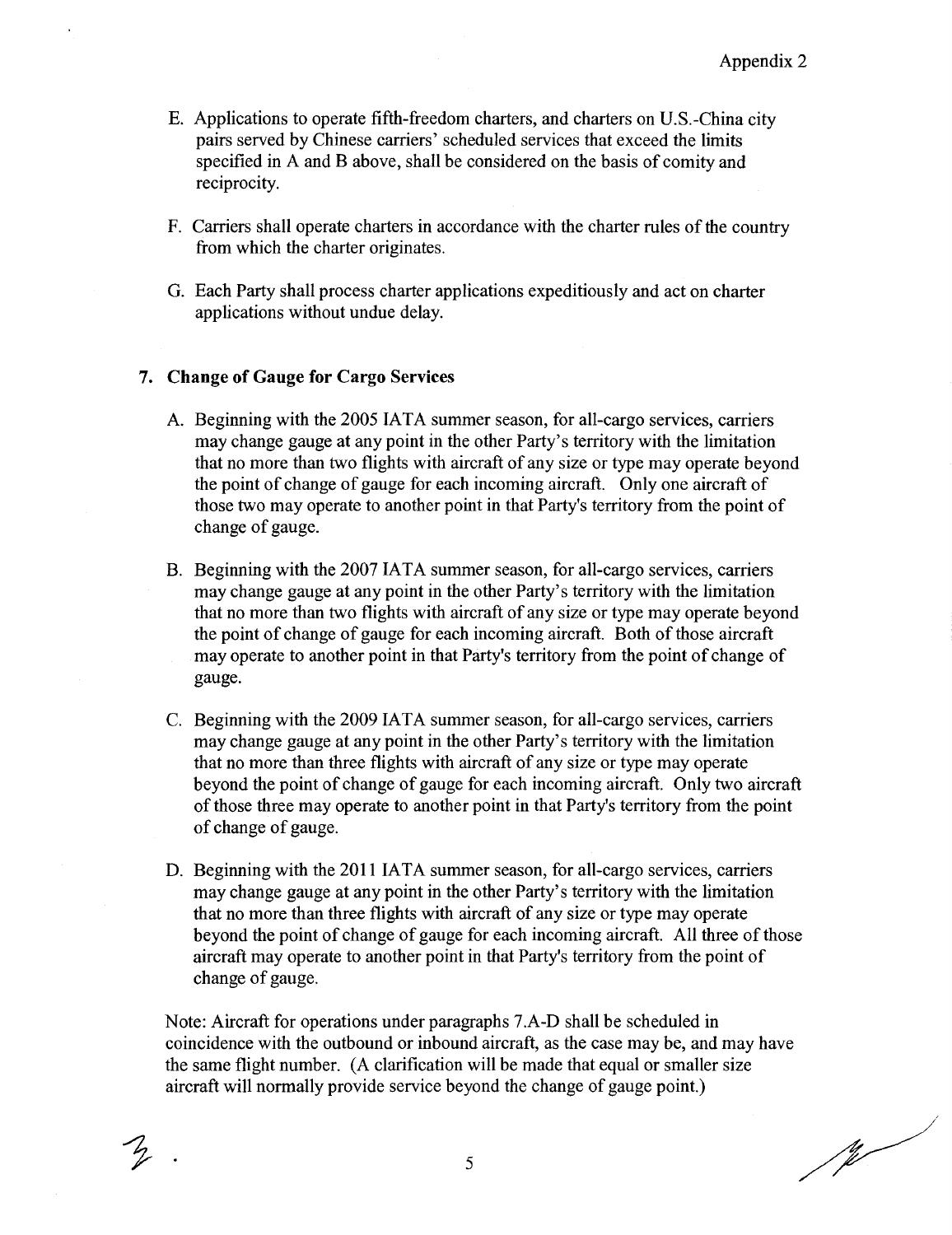### 8. Pricing

Effective immediately, a country-of-origin pricing regime will replace the current regime for pricing. Effective 2008 IATA summer season, a double-disapproval regime shall take effect.

#### 9. Cargo Hubs

 $\widetilde{Z}$  .

- A. Effective in 2007, designated airlines that have established a cargo hub will immediately have the following operational rights at the hub: unlimited capacity, unlimited "starburst" change-of-gauge (with the limitation that only four aircraft may operate to another point in that Party's territory from the point of change of gauge), unrestricted fifth freedom rights, seventh freedom rights, coterminalization, self-handling, intermodal and unlimited code-sharing.
- B. For purposes of paragraph  $(A)$ , a hub shall be defined as a point in the territory of the other Party at which:

<sup>1</sup> A designated airline serves with at least 72 all cargo aircraft movements per week to multiple points. An aircraft movement is a landing or a takeoff at the hub point, and

2 A designated airline employs personnel at the hub point to facilitate the movement of the cargo, and

3 A designated airline utilizes airport facilities at the hub point for the movement of cargo.

4 A designated airline must utilize a bonded facility under the supervision of customs authorities for the movement of transit traffic at the hub point.

- C. If a designated airline serves its cargo hub in the territory of the other Party with a traffic stop at a non-hub point in the other Party's territory, such a flight would count against the frequency entitlement applicable to the non hub point under this agreement:
	- 1) From 2007 through 2008, when serving a city in Zone 1 or Zone 2
	- 2) From 2009 through 2010, when serving a city in Zone 1
	- 3) From 2011, no flights will count against the frequency entitlement
- D. A designated airline that consistently meets the definition of a hub, as defined in this Part, for a continuous six month period, shall retain the full operating flexibility held by that airline at its hub point even if that airline temporarily fails to operate 72 aircraft movements per week at the hub. In the event such an airline fails to operate an average of at least 72 aircraft movements per week at its hub

 $\mathscr{N}$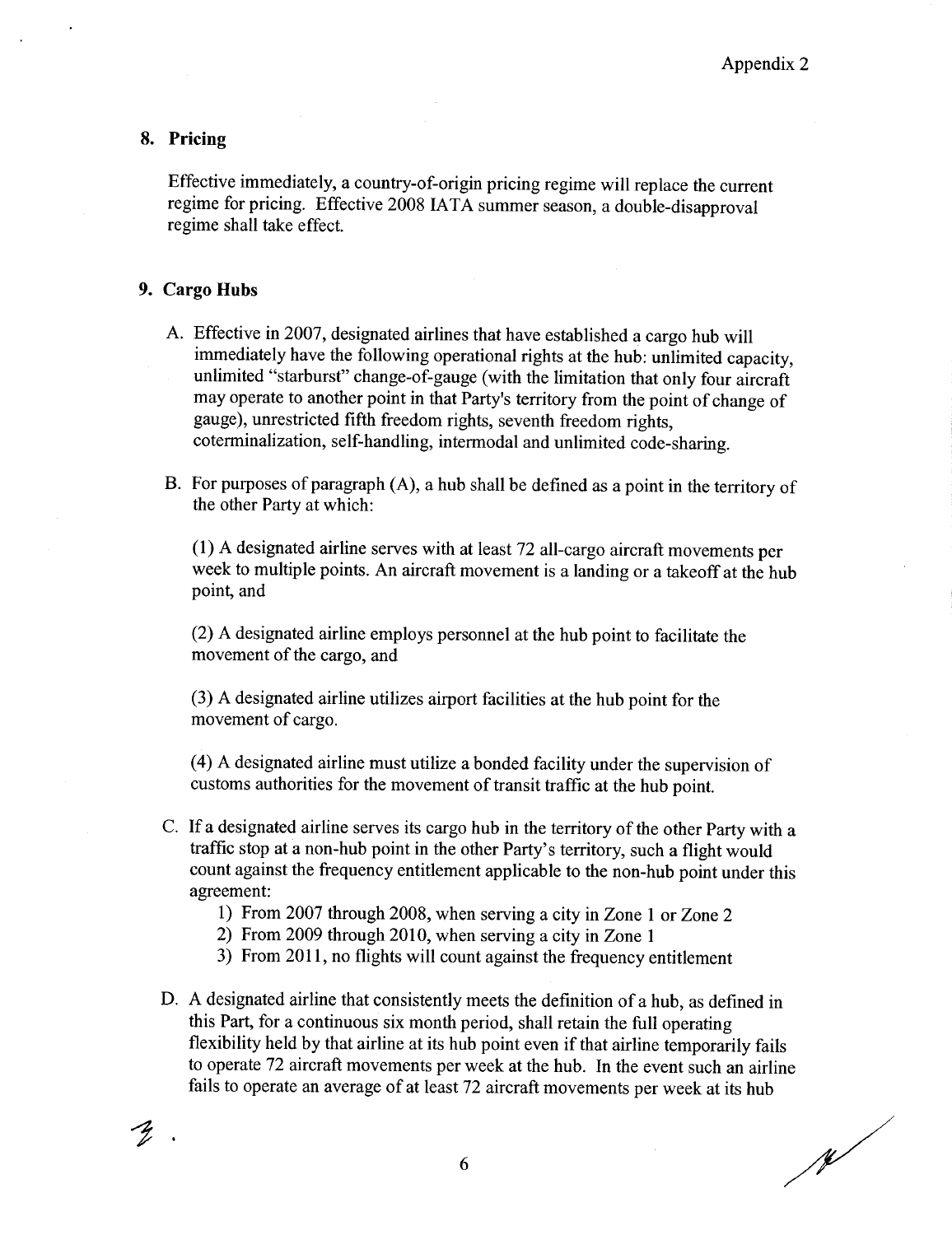over a period of nine months the two sides shall consult to review the circumstances that led to the reduced level of operations and the likelihood that hub operations will be restored.

## 10. Intermodal Rights

Effective 2007, airlines of both countries shall be permitted, without restriction, to employ in connection with international air transportation any surface transportation for cargo to or from any points in the territories of the Parties or in third countries . Intermodal cargo services may be offered at a single, through price for air and surface transportation combined.

# 11. Self-Handling

Effective 2008 airlines of both countries shall be permitted to perform their own ground handling in the territory of the other Party directly and/or to select ground handling agents.

# 12. Doing Business

A. Hiring of Third Country Nationals

Each Party will permit carriers of the other Party to hire third country managerial sales, technical, operational, and other specialist staff required for the provision of air transportation.

- B. Rights for Non-designated Carriers
	- 1. Right to open independent sales offices, whether or not the carrier has a Chinese code-share partner, including the ability to lease own office space and to hire office employees.
	- 2. Right to market and sell services both for international and U.S. domestic segments to include sales on an online, interline, code-share, or blocked space basis.
	- 3. Right to issue own tickets or airway bills for the sale of services.
	- 4. Right to participate in the Bank Settlement Plan .
	- 5. Right to select and appoint General Sales Agents .

Ÿ.